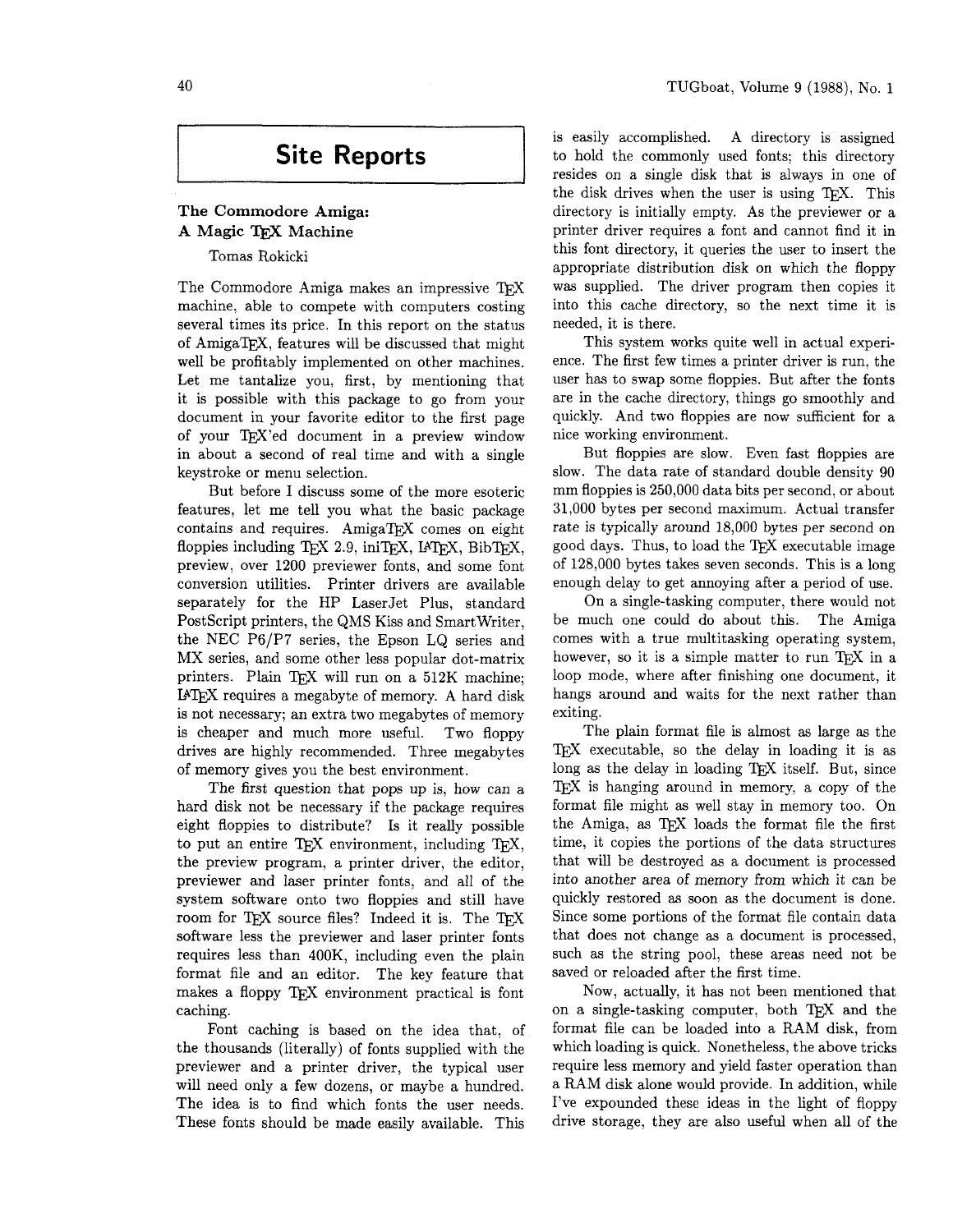files reside on a hard disk, although their impact is not as great. The difference is that using the above ideas, TFX is ready and preloaded at the instant you decide to use it.

Still, TEX spends most of its time actually processing documents. Even when run off floppies, the fourteen second load time is dwarfed by processing times of several minutes for sixty page documents. TEX is doing a lot of work, so it is doubtful that this processing time can be cut significantly using the current hardware. A 68020 board can always be plugged in, but the TFXbook will still take a good quarter hour or more. So what facilities can be provided that will allow the user to make the best possible use of the time during which TFX is working?

With a multitasking environment, the user can read net news. But more often than not, the user is wondering what the document looks like. With the Amiga, TEX can send each page as it is finished to the previewer. (Of course, the previewer stays around waiting for new jobs just like TEX does.) This way, as TFX is working on page twenty of that forty page report, the user can preview any page up to page twenty, and make changes in his editor buffer as he finds things to change.

It is true that the message-passing executive of the Amiga makes such communication easy to implement: TFX simply sends messages containing the page data as it completes each page, and the previewer actually writes and re-reads the DVI file as necessary. It should be possible to do a similar trick under, for instance, the Unix operating system using sockets.

So, at the moment, Joe User saves his file from the editor, clicks on the TFX window with his mouse and hits carriage return (it's easy to make T<sub>F</sub>X remember the last file name processed) and, just as soon as that first page is done, it pops up in a previewer window. But, if TFX encounters an error, Joe must find the place where the error happened in his file. In addition, he has no easy way to process just a small portion of his document, say the equation on page twenty-four, to see how his changes look.

At this point, it is not difficult to take care of the problem for Joe. All we need to do is add some small changes to his editor so that it understands a function key or two, and sends the proper messages to TEX. For instance, function key nine might be programmed to take the current cut region, append it to just the top of his file containing macros, saving this file and telling TFX to start processing. Joe uses EMACS, so such hacks are easily made.

But Bob uses TxED (by Charlie Heath) and Paul likes vi, and Peter has his own homebrew editor. Source isn't even available for most of these editors, so how do you add such facilities?

Out of the sky appears William Hawes, author of ARexx, an implementation of the REXX language so revered on IBM mainframes. On the Amiga, ARexx is so much more than a script language. It is a general interprocess communication manager, programmable in an interpretive language so simple that anyone can use it. To make any program talk to any other program on the Arniga, all the developer must do is make it talk to ARexx. Then, a set of four-line ARexx macros can be written by either the user or the developer to transfer data back and forth between the applications.

As of this writing, only two editors exist with ARexx ports, so only these two can be used to make an integrated environment with AmigaTFX. But as more and more programs appear with ARexx ports, the versatility of all of them will increase dramatically. For instance, it is now possible to integrate an editor, *TFX*, the previewer, a terminal communications program and any number of other programs in a single, unified working environment that is remarkable to behold. A similiar situation will soon exist with OS/2 on the IBM PC's.

But enough soapboxing. You have to see it for yourself. If you send me, Tomas Rokicki, a letter, to Box 2081, Stanford, CA 94309, I will send you an Amiga diskette containing a demonstration version of the AmigaTEX package, and pricing and ordering information. For information on ARexx, write Bill Hawes at Box 308, Maynard, MA 01754.

#### **DG Site Report**

Bart Childs Texas A&M University

We are now delivering TEX 2.9. It went in as easy as the previous releases. We are also delivering METAFONT 1.3. (We had been delivering out-ofdate 1.0 versions for more than a year.) We now have a stochastic ArpaNet connection and should find it easy to stay current.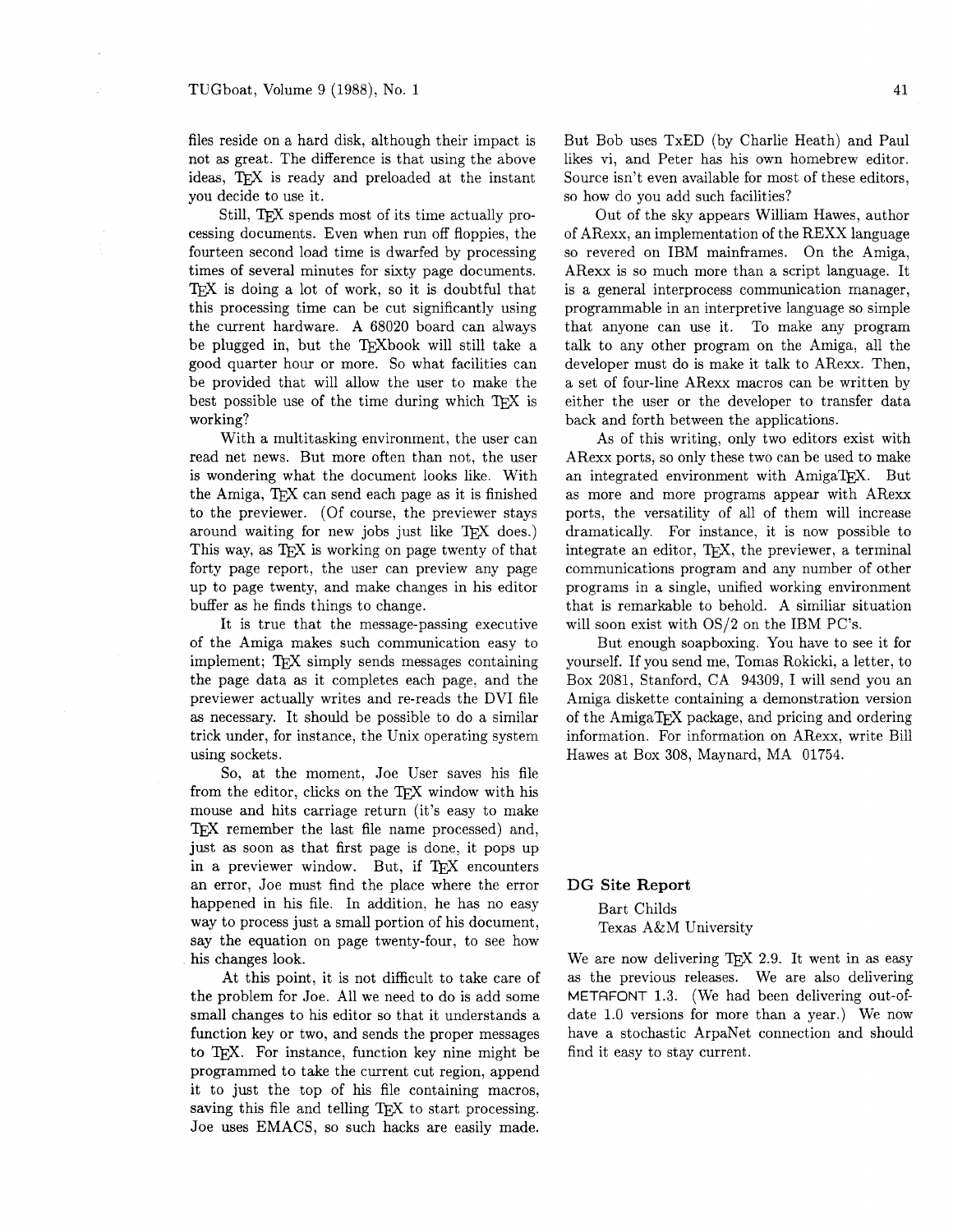Dean Guenther Washington State University

In February I sent the TFX 2.9  $VM/CMS$  distribution tape to Maria Code. This tape includes a few new programs, upgrades, fixes, etc.

SLITFX has been added to the distribution. It has been requested for some time, but has been difficult to get ahold of. Thanks to Barbara Beeton, who sent me a copy of the fonts and macros. The other newcomer to the distribution is DVI3279, a screen preview program for the IBM 3279 or 3179g terminals. It works well on DVI files and METAFONT output run through GFTODVI. Thanks to Georg Bayer at the Technische Universitaet Braunschweig in Germany for this contribution. It is written in WEB, and requires GDDM and FORTRAN. The messages from this program are all in German, so hoffentlich ist ihr deutsch gut.

Upgrades on the distribution tape along with TFX 2.9 include IATFX, thanks again to Barbara. I upgraded DVITYPE to version 2.9, and METAFONT and all of its MF files to version 1.3. GFTOPXL was also modified to output 1K blocks.

Bob Creasy made several upgrades and fixes to the IBM printer support. We worked out a scheme for DVI2LIST and PXLCVT to support larger magnifications, a requirement necessary to support SLITFX. Bob also modified DVI2LIST's absolute horizontal alignment to match DVITYPE. This fixed a problem reported by several, who were unable to get the following to line up:

```
{\obeylines\obeyspaces\tt 
I I I I 
0123456789012345678901234567890 
I I I I 
ι
```
This now works. Bob also made upgrades to his PFS font building EXECS, including allowing larger magnifications, and support for generating the PXL fonts used by DVI3279.

# **Fujitsu Announces** TEX **Port**

Fujitsu Limited, a member of the TEX Users Group of Japan, announced that it has completed the porting of TFX V1.0 into their M-series, large-scale mainframe computer. This product, FACOM OSIV V01L10, is now available to users. The command procedure provides support for various printing devices and formats; it allows users to specify execution units (INIT<sub>F</sub>X, DVIwrite, printing), to set printing devices (including display) and printing sizes, and to establish execution environment (batch or TSS). For more information:

Shozo Taguchi

Deputy General Manager Software Division Fujitsu Limited 140 Miyamoto, Numazu-shi Shizuoka-ken 410-03, JAPAN

# **UnixTFX Site Report**

Pierre A. MacKay

The January 1988 upgrade of the UnixTEX distribution is the most important and far-reaching in several years. The changes in TEX itself since the last site report are relatively trivial, and correct bugs that only very advanced users of the program would ever be likely to run into, but almost every other part of the distribution has undergone major changes. TFX has now reached Version 2.9, and the source file has been slightly reformatted with ASCII form-feeds immediately preceding each starred module. This has no particular effect on Unix $T_F X$ , except in the change files, where the last starred module before the index:

### **-LC!\*** \[541 System-dependent changes.

(the module for system-dependent code) is usually referenced, and will cause an error if the form-feed is not added to the change file.

The most important news associated with the compilation of TEX however, is the successful completion of TEX-to-C, an interpreter which takes the Pascal output from tangle, and converts it into clean C source code, lintable, and so far as we know, completely consistent with the ANSI draft C standard. This interpreter is the result of several years of work by Tom Rokicki and Tim Morgan. Rokicki did the ground work a few years ago, and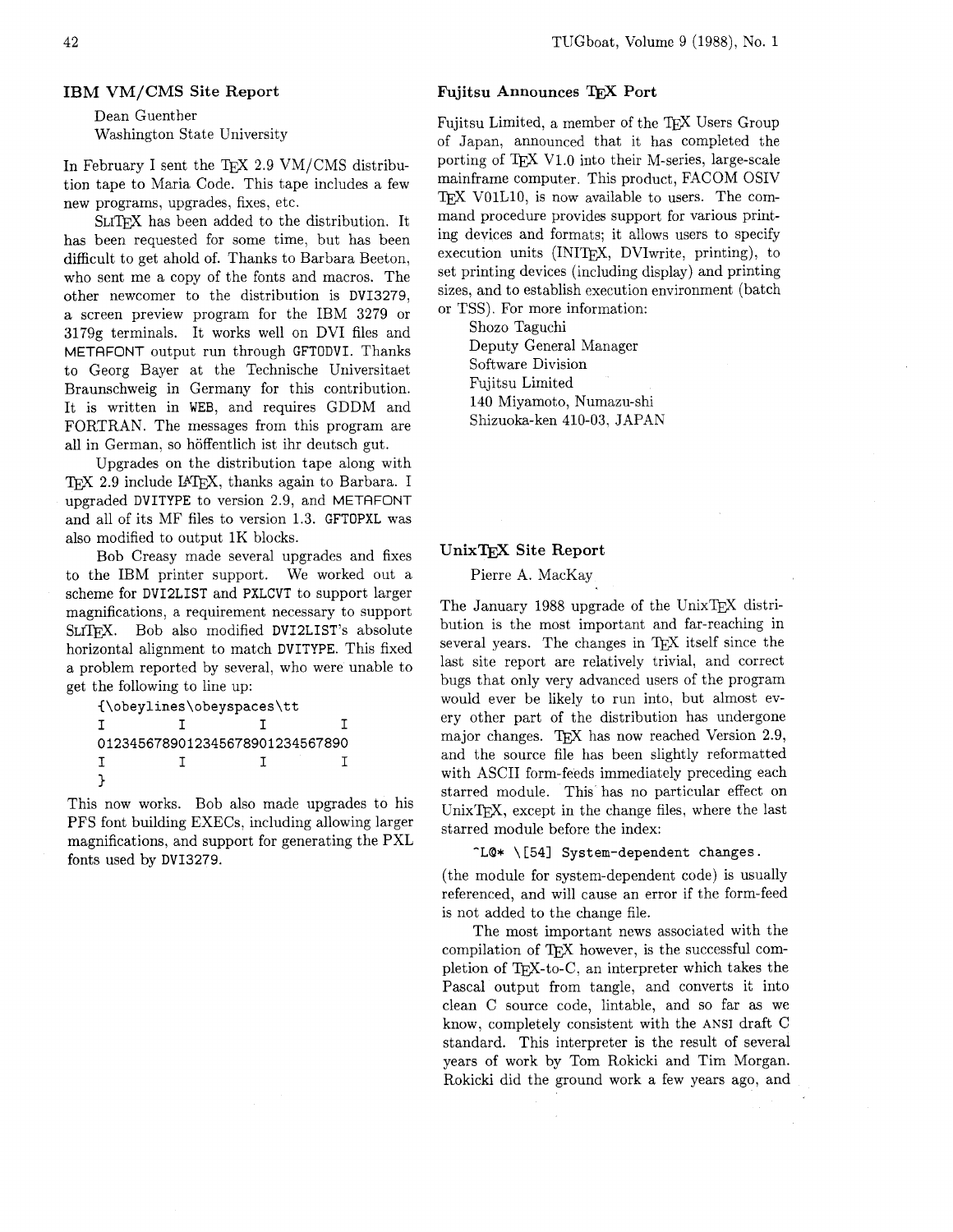Tim Morgan has refined and restructured the whole system so that it now promises to make it possible to eliminate the proliferation of system-specific change files. The code generated is smaller and substantially faster in execution than even the best Pascal compilations, and it makes the generation of a truly immense TEX possible, since C is not subject to the Berkeley Pascal compiler restriction on array sizes. (Berkeley pc restricts array indices to a 16-bit range.) The code can be compiled in two modes, one with standard variables, which seems to work on just about every system tried so far, and one with register variables, which works if your compiler is clever enough. and produces executables that are about 10% faster than the non-register versions. (I note, with some amusement, that the 68010 Sun-2 compiles correctly with register variables under OS 3.2, but the 68020 Sun-3 does not.)

METAFONT is still at version 1.3. There have been some slight changes in the Computer Modern mf files over the past year, and it is probably advisable to compile all fonts again. There are small problems with low resolutions still in CMMI6, CMTT8 and CMTEX8, which produce strange paths when compiled at 118 dpi resolution for the BitGraph and Sun screen previewers. Readers of TFXhax will have followed the recent discussion of mode-specials added to compiled fonts in GF format. The purpose of these is to provide, in the font itself, a record of the settings used when the font was made. A typical group of mode-specials as printed out by the UNIX strings utility is:

```
cmr10mag := 2.0736;mode:=RicohFortyEighty;
pixels_per_inch:=300;
blacker:=0.2;fillin := -0.2:
o_correction:=0.5;
```
The macros to produce this information are part of the file U,Wash.mf in the directory ./utilityfonts/bases on the UnixTFX distribution tape.

Because we run both write-white and writeblack printers at the University of Washington, we have had to think more clearly about the adjustment for write-white devices (discussed by Neenie Billawala in TUGboat Vol. 8, No. 1, pages 29-32). Both the changes to cmbase .mf described there occur in the font-setup macro, and there is really no need to have an entire write-white cmbase-w .mf and a separate preloaded version of METRFONT as we

have had for the past year. The . /cmfonts/mf directory now contains the short white-setup .mf file, which is used in place of the write-black font\_setup when appropriate through the addition of the line let font\_setup=white\_setup to all write-white mode-defs. Add the line input white-setup to your local mode-def file. The fonts currently on the tape have all been recompiled with the macros described above.

There has been only one significant change in TFX ware since the last distribution. The dvitype program has been changed to reflect a change made in TEX itself. Make sure you have the latest version (2.9) before you try to trip, or you will get some misleading discrepancies in the dvitype output file.

A sub-directory of . /tex82/TeXware contains the CWEB programs, which extend the whole idea of integrated documentation to the C language (which desperately needs it). These programs are not to be confused with TEX-to-C, which starts from the original Pascal-based WEB files. CWEB is the work of Silvio Levy of Princeton.

A few minor bug-fixes have improved the suite of PK utilities in . /mf 84/MFware. These, and some C versions of the same programs were provided by Tom Rokicki. A new directory, ./mf84/MFcontrib, includes some PostScript utilities and PXtoGF, which was brought into Unix compatibility by Karl Berry. It was the availability of this program which made it possible to convert the AMS Cyrillic and special symbol fonts into GF format. Tom Rokicki is presently putting the finishing touches on the WEB source for PKtoGF, which will make it possible to send out more fonts in less space without excluding the large number of output drivers which use GF format.

The most important unfinished business in all the above is the extension of the TEX-to-C approach to METAFONT. TrXware and MFware. If all the standard **WEB** programs could be interpreted into ANSI draft standard C code, as has been done with T<sub>EX</sub>, it would be possible to eliminate the proliferation of system-dependent change files from the UNIX distribution and to target the large and, so far, inadequately served System V UNIX community. Above all, we need a bootstrap tangle. c.

Up till now, the distribution tape has offered a small range of precompiled binaries of TEX and METAFONT. This makes less and less sense when even VAX no longer means a single architecture and the binaries will soon be dropped. It might be desirable, however, to send out a variety of precompiled tangle executables. I can offer tangle precompiled on a VAXll-750, a VAX8550, a Sun2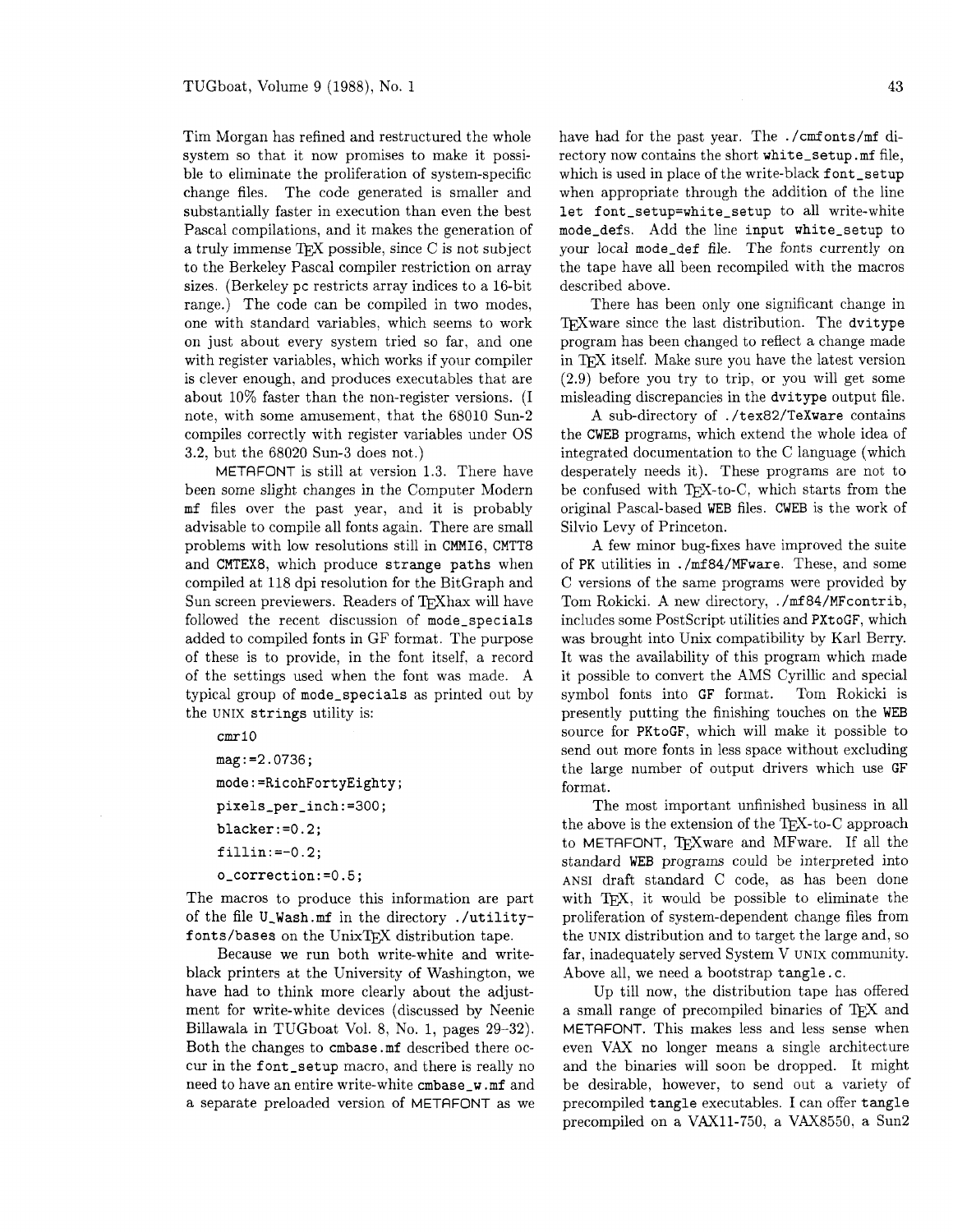(MC68010) and a Sun3 (MC68020). If people will send me precompiled **tangle** executables for other architectures in **btoa** format, I will put them on the distribution as I receive them.

Since almost all DVI drivers now use either GF or PK format fonts, the **PXL** directory has been removed from the distribution. In compensation, a larger range of precompiled GF format files is being sent out, but even these can target only a small number of devices. Lowres and CanonLBP fonts (200 and 240 dpi) are still well represented, but I wonder how many 240 dpi devices are still in use? At 300 dpi, both write-white and write-black fonts are provided (the write-white is tuned for the Ricoh 4080 print engine, and the write-black for the ubiquitous  $CanonCX$ ). If you have any 300 dpi device at all, one or other of these compilations will serve as a temporary resource, but you will probably want to recompile to get the best out of a print engine that is neither of the above. That unhappy compromise, the 118 dpi font, is also still with us. The AMS Cyrillic and special symbol fonts exist only in write-black versions because they were compiled long ago on a Tops20 machine in old METAFONT-in-SAIL, and I cannot recompile them.

Several of the output drivers have been revised by various contributors to the distribution. Scott Simpson of TRW has completely rewritten the driver for QMS/Talaris, which is now known as **quicspool.** The basic README file for this is worth reading even if you don't run a QMS machine. The entire **ctex** system has been reworked, and enhanced by the addition of System V code and routines for a previewer on the ATT 5620 supplied by Lou Salkind of NYU. There is also a new pair of previewers, **texsun** and **texx,** running under SunViews and X, respectively, which was contributed by Dirk Grunwald of the University of Illinois. The backbone of the system is the library developed by Chris Torek at the University of Maryland. The **ctex** library has already spawned a larger number of derived systems than any other, and it seems appropriate to suggest here that drivers written in C might profitably be adjusted to make use of as much common code from **ctex** as possible. GF and PK interpreter modules are beginning to proliferate, and they all do essentially the same thing. If there is some strong argument of increased efficiency in one of the interpreters outside **ctex**  then surely the techniques could be incorporated into the **ctex** library.

The LN03 was provided with a new driver by Matt Thomas in September, but his shipment of code got lost in a mail crunch. My apologies for

not unwrapping it earlier. In any case it is on the distribution now.

There is no major new development in **dvi2ps**  ready for release as yet. I have increased the array sizes to reflect the fact that GF format permits 256 character fonts, and have changed the meaning of the **-d** flag so that it can be used to change pixel density. The default remains 300 dpi, but a flag value of **-d** 600 is available for devices such as the Varityper VT600. The header file **tex. ps** needs to be completely rewritten to eliminate the dozen or so 300 dpi-isms, and allow for some sort of conditional coding. For now, a 600 dpi version has been added to the distribution under the name **tex6.ps**. This automatically replaces the default **tex.ps** when the 600 dpi flag is used.

The foreign-language . **/babel** directory is at last beginning to grow. In addition to Portuguese there is now a German section, with a German hyphenation file, a Swedish section with a complete package of macros for Swedish-Language IATFX, and a Semitics section with a first pass at **TeX-XeT.**  In the near future, I hope to add a machineindependent change file for use with  $T_F X$ -to-C, which will make **TeX-XeT** much easier to compile.

# TFX to C Converter

Tim Morgan University of California, Irvine

Tomas Rokicki and I have developed a set of programs, makefiles, shell scripts, and a changefile which can automatically convert **tex. web** into a C program. We are very glad to say that the entire conversion package has been placed in the public domain, and it is being distributed by the UNIX $T$ FX site coordinator, Pierre MacKay, at the University of Washington. It's also available for anonymous ftp from Internet host **"ics** . **uci** . **edu"** .

There are still a number of developments in progress as of this writing. Several people are working on adapting the conversion software to work for METAFONT, and this effort is nearing completion. We are currently looking for someone to convert the TFX ware and METAFONT ware programs to C as well, preferably via an automated process. Once tangle, in particular, is available in C, a site with only a  $C$  compiler will be able to bring  $T_{F}X$